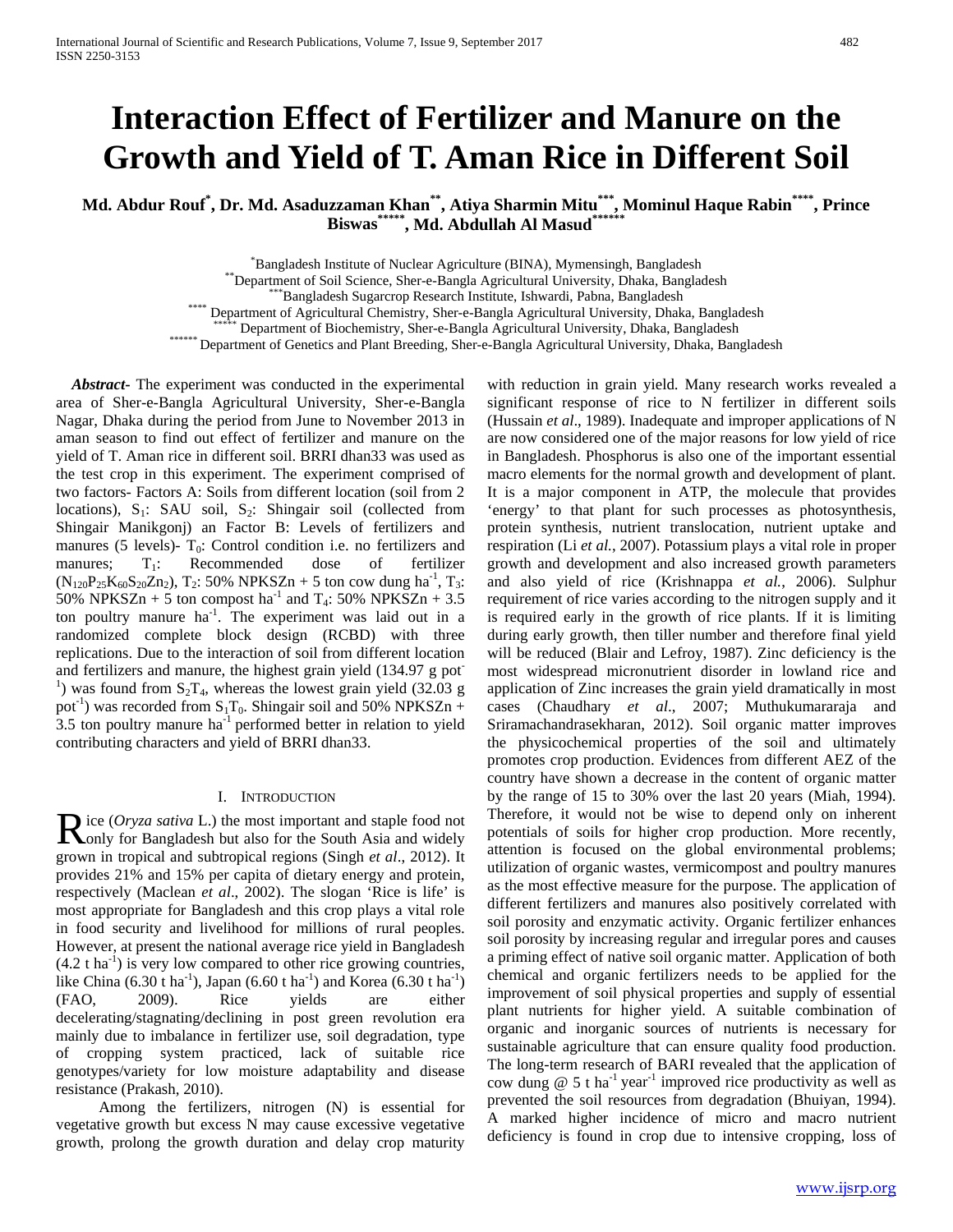fertile top soil and losses of nutrient through leaching (Rahman *et al*., 2008; Somani, 2008 and Singh *et al*., 2011). Keeping in the view of the importance of rice and role of organic and inorganic nutrient in crop physiology, therefore, the present research work has been undertaken with the following objectives:

- Effects of fertilizer and manure with different soils on the nutrient availability in soil with rice culture,
- Effects of fertilizer, manure and soil on the yield and quality of T. Aman rice, and

## II. MATERIALS AND METHODS

 The experiment was conducted to find out effect of fertilizer and manure on the yield of T. Aman rice in different soil. The experiment was conducted during the period from June to November 2013 in aman season.The location of the site is  $23^0$ 74<sup>/</sup>N latitude and  $90^0$ 35<sup>/</sup>E longitude with an elevation of 8.2 meter from sea level.

 Two different soils from different places and AEZ were collected. There were used 30 earthen pots altogether and 14 kg soil was taken in each earthen pot. BRRI dhan33 was used as the test crop in this experiment. This variety was developed at the Bangladesh Rice Research Institute. It is recommended for Aman season and average plant height of the variety is 100 cm. It requires about 118 days completing its life cycle with an average yield is  $4.5$  t ha<sup>-1</sup> (BRRI, 2012). The experiment comprised of two factors

 Factors A: Soils from different location (soil from 2 locations)

S<sub>1</sub>: SAU soil, S<sub>2</sub>: Shingair soil (collected from Shingair Manikgonj)

Factor B: Levels of fertilizers and manures (5 levels)

 $T_0$ : Control condition i.e. no fertilizers and manures  $T_1$ : Recommended dose of fertilizer  $(N_{120}P_{25}K_{60}S_{20}Zn_2)$ ,  $T_2$ : 50% NPKSZn + 5 ton cow dung  $ha^{-1}$ ,  $T_3$ : 50% NPKSZn + 5 ton compost ha<sup>-1</sup>,  $\mathbf{T}_4$ : 50% NPKSZn + 3.5 ton poultry manure ha<sup>-1</sup>

There were in total 10  $(2\times5)$  treatment combinations such as  $S_1T_0$ ,  $S_1T_1$ ,  $S_1T_2$ ,  $S_1T_3$ ,  $S_1T_4$ ,  $S_2T_0$ ,  $S_2T_1$ ,  $S_2T_2$ ,  $S_2T_3$  and  $S_2T_4$ . The experiment was laid out in a randomized complete block design (RCBD) with three replications. Each block was divided into 10 unit pots as treatments. Thus the total numbers of pots were 30. Seeds were collected from BRRI (Bangladesh Rice Research Institute), Gazipur just 25 days ahead of the sowing of seeds in seed bed. Seeds were immersed in water in a bucket for 24 hours. These were then taken out of water and kept in gunny bags. The seeds started sprouting after 48 hours which were suitable for sowing in 72 hours. The nursery bed was prepared by puddling with repeated ploughing followed by laddering. The sprouted seeds were sown as uniformly as possible. The pot selected for conducting the experiment was filled up with 14 kg soil in the second week of July 2013. Weeds and stubbles were removed. The experimental pot was partitioned in accordance with the experimental design. Organic and inorganic manures as indicated below were mixed with the soil of each pot. The fertilizers N, P, K, S and Zn in the form of urea, TSP, MoP, Gypsum and zinc sulphate, respectively were applied as per treatment. As a manure cowdung, compost and poultry manure also applied as per treatment. The one third amount of urea and entire amount of TSP, MOP, gypsum and zinc sulphate were

applied during the final preparation of pot. Rest urea was applied in two equal installments at tillering and panicle initiation stages. Twenty five days old seedlings of BRRI dhan33 were carefully uprooted from the seedling nursery and transplanted on 22 July,  $2013$  in well prepared pots. Two seedlings pot<sup>-1</sup> were used. After one week of transplanting all pots were checked for any missing hill, which was filled up with extra seedlings whenever required. The data obtained for different parameters were statistically analyzed to find out the significant difference of fertilizer and manure on the yield of T. Aman rice in different soil. The mean values of all the characters were calculated and analysis of variance was performed by Mstat-C. The significance of the differences among the treatment means were estimated by the Duncan's Multiple Range Test (DMRT) at 5% level of probability (Gomez and Gomez, 1984).

## III. RESULTS AND DISCUSSION

 The experiment was conducted to find out effect of fertilizer and manure on the yield of T. Aman rice in different soil. The results have been presented and discusses with the help of table and possible interpretations given under the following headings:

## **Plant height**

 Statistically non-significant variation was recorded due to the interaction effect of soil from different location and levels of fertilizers & manures (Table 1). The tallest plant (106.7 cm) was observed from  $S_2T_2$  (Shingair soil with 50% NPKSZn + 5 ton cowdung ha<sup>-1</sup>) which was similar to  $S_1T_1$ ,  $S_1T_3$ ,  $S_1T_4$ ,  $S_2T_1$ ,  $S_2T_2$ and  $S_2T_3$  treatment combination. The shortest plant (89.8 cm) was recorded from  $S_1T_0$  (SAU soil in control condition) treatment combination which was statistically comparable to  $S_2T_0$  treatment combination.

 Plant height was significantly influenced by the integrated effect of organic and inorganic fertilizers. Gurung and Sherchan (1993) reported that the application of cowdung with chemical fertilizers produced significantly plant than that of chemical fertilizers alone. Rini and Srivastava (1997) reported that onethird or one-quarter of N as vermicompost increased plant height yield components of rice.

## **Number of effective tillers hill-1**

 Interaction effect of soil from different location and levels of fertilizers & manures showed non-significant variation on number of effective tillers hill<sup>-1</sup> (Table 1). The maximum number of effective tillers hill<sup>-1</sup> (35.33) was recorded from  $S_2T_4$  and the minimum number (12.67) was found from  $S_1T_0$ . Kant and Kumar (1994) reported that the increasing rates of amendments of chemical fertilizers with FYM increased the number of effective tillers hill<sup>-1</sup> significantly and at the maximum level of FYM (30  $t$ ) ha<sup>-1</sup>) the increase of 48% tillers hill<sup>-1</sup> over the control were recorded.

## **Length of panicle**

Number of filled grains panicle $^{-1}$  showed non-significant variation due to the interaction effect of soil from different location and levels of fertilizers & manures (Table 1). The maximum number of filled grains panicle<sup>-1</sup> (174.1) was observed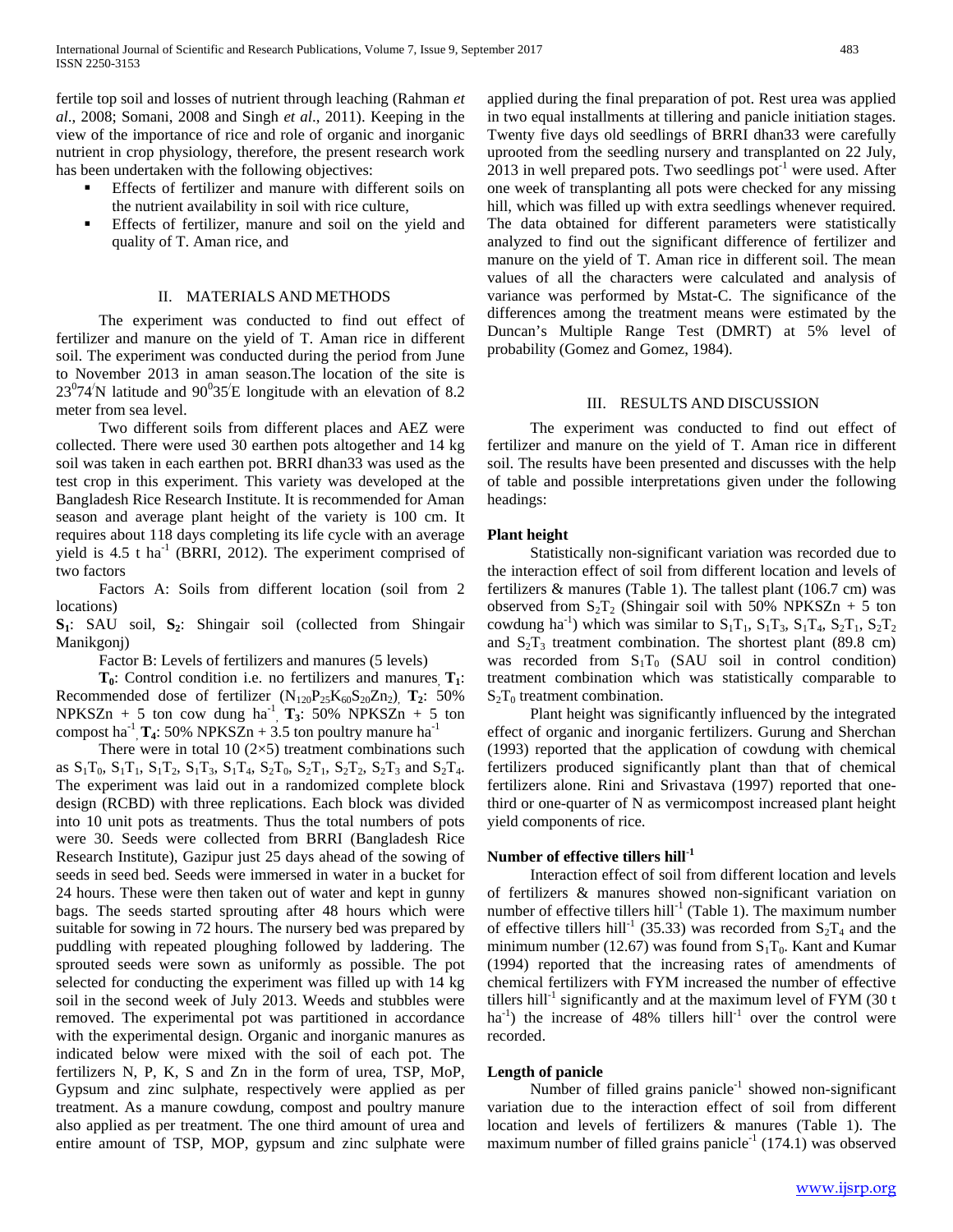from  $S_2T_2$  and the minimum number (99.5) was recorded from  $S_1T_0$ . Rini and Srivastava (1997) reported that one-third or onequarter of N as vermicompost increased yield components of rice.

## **Number of filled grains panicle-1**

 Interaction effect of soil from different location and levels of fertilizers & manures showed non-significant variation on length of panicle (Table 1). The longest panicle (25.91 cm) was found from  $S_1T_3$ , while the shortest panicle (21.66 cm) was observed from  $S_1T_0$ . Kant and Kumar (1994) reported that the increasing rates of amendments of chemical fertilizers with FYM increased the number of grain panicle $^{-1}$  increased over the control and at the maximum level of  $FYM$  (30 t ha<sup>-1</sup>) the increase of 14% number of grain panicle<sup>-1</sup> over the control were recorded.

## **Table 1. Interaction effect of soil from different locations and fertilizer & manure on plant height, effective tiller hill-1 , panicle length and grains panicle-1 of BRRI dhan33**

| Treatment | Plant     | Number                    | Panicle   | Number of             |
|-----------|-----------|---------------------------|-----------|-----------------------|
|           | height    | of                        | length    | filled grain          |
|           | (cm)      | effective                 | (cm)      | panicle <sup>-1</sup> |
|           |           | tiller hill <sup>-1</sup> |           |                       |
| $S_1T_0$  | 89.8      | 12.667                    | 21.66     | 99.5                  |
| $S_1T_1$  | 106.4     | 26.333                    | 25.51     | 163.0                 |
| $S_1T_2$  | 98.3      | 23.667                    | 23.98     | 130.3                 |
| $S_1T_3$  | 105.8     | 27.667                    | 25.91     | 158.6                 |
| $S_1T_4$  | 101.3     | 30.337                    | 24.33     | 143.2                 |
| $S_2T_0$  | 94.1      | 13.333                    | 22.28     | 123.4                 |
| $S_2T_1$  | 101.7     | 31.667                    | 25.02     | 153.4                 |
| $S_2T_2$  | 106.7     | 32.333                    | 25.04     | 174.1                 |
| $S_2T_3$  | 105.9     | 31.667                    | 25.66     | 171.5                 |
| $S_2T_4$  | 104.9     | 35.333                    | 24.94     | 154.0                 |
| $SE(\pm)$ | <b>NS</b> | 1.643                     | <b>NS</b> | <b>NS</b>             |

 In a column means having similar letter(s) are statistically similar and those having dissimilar letter(s) differ significantly at 0.05 level of probability

 $S_1$ : SAU soil  $T_0$ : Control condition

 $S_2$ : Shingair soil  $T_1$ : Recommended dose of fertilizer  $(N_{120}P_{25}K_{60}S_{20}Zn_2)$  $T_2$ : 50% NPKSZn + 5 ton cow dung ha<sup>-1</sup>  $T_3$ : 50% NPKSZn + 5 ton compost ha<sup>-1</sup> T4: 50% NPKSZn + 3.5 ton poultry manure ha<sup>-1</sup>

## **Weight of 1000-grain**

 Interaction effect of soil from different location and levels of fertilizers & manures showed non-significant variation on weight of 1000-grains (Table 2). The highest weight of 1000 grains (21.33 g) was obtained from  $S_2T_4$  and the lowest weight (19.67 g) was found from  $S_2T_0$ . Kant and Kumar (1994) reported that the increasing rates of amendments of chemical fertilizers with FYM increased weight of 1000-grain also increased over the control and 4.5% weight of 1000-grain over the control were recorded.

## **Grain yield pot-1**

 Statistically significant variation was recorded due to the interaction effect of soil from different location and levels of fertilizers & manures in terms of grain yield pot<sup>-1</sup> (Table 2). The highest grain yield pot<sup>-1</sup> (134.97 g) was found from  $S_2T_4$ , whereas the lowest grain yield pot<sup>-1</sup> (32.03 g) was recorded from  $S_1T_0$ . Gurung and Sherchan (1993) reported that the application of cowdung with chemical fertilizers produced significantly higher grain yield than that of chemical fertilizers alone. Rahman (2001) reported that in rice-rice cropping pattern, the highest grain yield of Boro rice was recorded in the soil test basis (STB) N P K S Zn fertilizers treatment while in T. Aman rice the 75% or 100% of N P K S Zn (STB) fertilizers plus green manure (GM) with or without cowdung gave the highest or a comparable yield.

## **Straw yield pot-1**

 Interaction effect of soil from different location and levels of fertilizers & manures showed significant variation on straw yield pot<sup>-1</sup> (Table 2). The highest straw yield pot<sup>-1</sup> (110.07 g) was observed from  $S_2T_4$  and the lowest straw yield pot<sup>-1</sup> (32.93 g) was recorded from  $S_1T_0$ . Chittra and Janaki (1999) reported that application of 50 kg N with green leaf manure gave the highest straw yield.

**Table 2. Interaction effect of soil from different locations and fertilizer & manure on weight of 1000 grains and grain and straw yield plant-1 of BRRI dhan33**

| Treatment | Weight<br>of<br>1000<br>grains<br>(g) | Grain yield<br>$(g$ pot <sup>-1</sup> ) | Straw yield<br>$(g$ pot <sup>-1</sup> ) |
|-----------|---------------------------------------|-----------------------------------------|-----------------------------------------|
| $S_1T_0$  | 19.83                                 | 32.03d                                  | 32.93                                   |
| $S_1T_1$  | 20.33                                 | 84.33c                                  | 80.87                                   |
| $S_1T_2$  | 21.00                                 | 74.10c                                  | 77.07                                   |
| $S_1T_3$  | 20.33                                 | 78.23c                                  | 70.67                                   |
| $S_1T_4$  | 21.17                                 | 112.33b                                 | 92.63                                   |
| $S_2T_0$  | 19.67                                 | 35.37d                                  | 36.30                                   |
| $S_2T_1$  | 20.83                                 | 108.10b                                 | 89.77                                   |
| $S_2T_2$  | 21.00                                 | 111.33b                                 | 91.27                                   |
| $S_2T_3$  | 21.00                                 | 115.87ab                                | 90.27                                   |
| $S_2T_4$  | 21.33                                 | 134.97a                                 | 110.07                                  |
| $SE(\pm)$ | <b>NS</b>                             | 5.37                                    | <b>NS</b>                               |

In a column means having similar letter(s) are statistically similar and those having dissimilar letter(s) differ significantly at 0.05 level of probability

 $S_1$ : SAU soil  $T_0$ : Control condition

 $S_2$ : Shingair soil  $T_1$ : Recommended dose of fertilizer  $(N_{120}P_{25}K_{60}S_{20}Zn_2)$  $T_2$ : 50% NPKSZn + 5 ton cow dung ha<sup>-1</sup>  $T_3$ : 50% NPKSZn + 5 ton compost ha<sup>-1</sup>  $T_4$ : 50% NPKSZn + 3.5 ton poultry manure  $ha^{-1}$